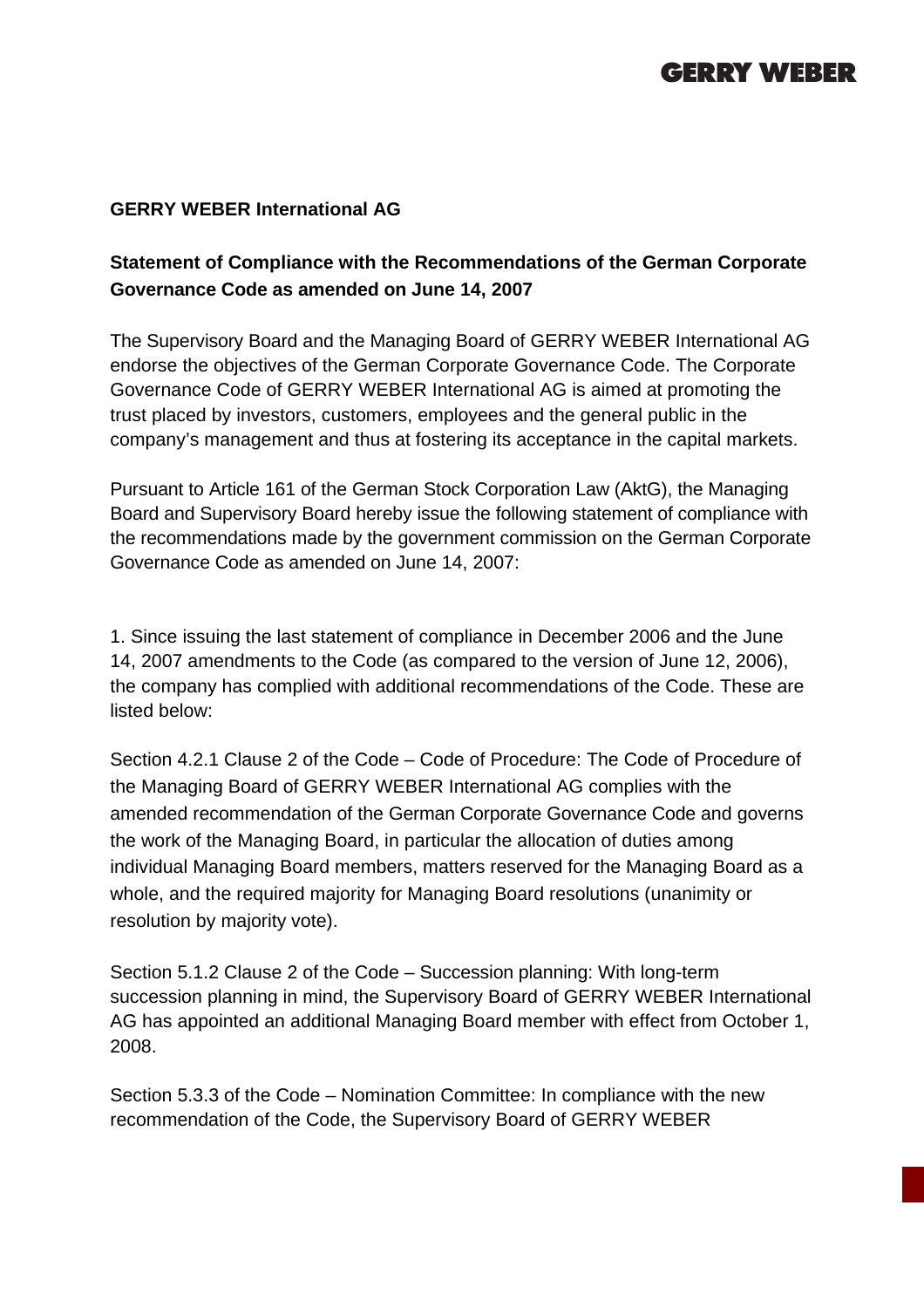# **GERRY WEBER**

International AG has formed a Nomination Committee that is composed exclusively of shareholder representatives and proposes suitable candidates to the Supervisory Board for recommendation to the General Meeting.

2. GERRY WEBER International AG complied and continues to comply with the recommendations of the government commission on the German Corporate Governance Code with the following exceptions:

Section 2.3.2 of the Code – Electronic notification: GERRY WEBER International AG will send the notification of the convening of the General Meeting together with the convention documents by electronic means only to individual domestic and foreign financial services providers, shareholders and shareholders' associations and only upon request. Although the company's statutes, which were amended by the General Meeting on June 6, 2007, permit an electronic notification of all domestic and foreign financial services providers, shareholders and shareholders' associations, GERRY WEBER International AG will refrain from such general electronic notification for organisational reasons.

Section 3.8 Clause 2 of the Code – D&O insurance: No retention was agreed upon the conclusion of a D&O insurance policy for the Managing Board and the Supervisory Board in view of the fact that such a retention is not believed to further increase the commitment of the Managing Board and Supervisory Board.

Section 4.2.5 of the Code – Stock option plan, pension plans and fringe benefits: The presentation of a detailed stock option plan and of a comparable compensation system has been dispensed with, given that GERRY WEBER International AG has not issued any stock options as variable compensation components and will not do so in the future, either. The concrete form of a stock option plan or a comparable compensation system would be published in an appropriate form if and when applicable. No pension plan has been established for the benefit of the Managing Board and no fringe benefits are provided. The compensation report therefore dispenses with a detailed presentation of such plans and programmes.

Section 5.2 Clause 2 and Sections 5.3.1 and 5.3.2 of the Code – Formation of committees: With the exception of the Nomination Committee, the Supervisory Board of GERRY WEBER International AG has not formed any committees, given that the